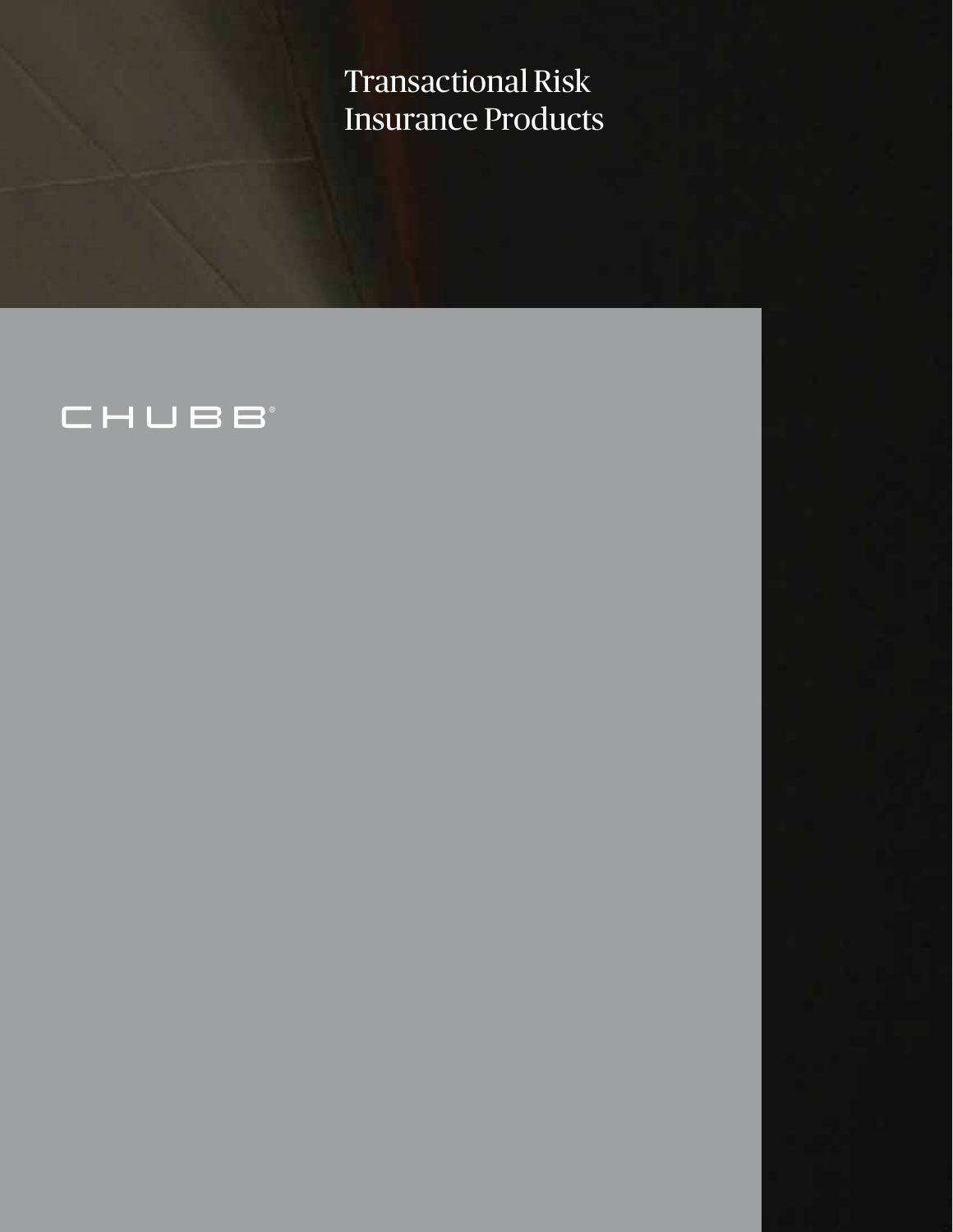Chubb's suite of Transactional Risk insurance products facilitate mergers and acquisitions and other transactions by protecting deal participants from risks that arise in connection with the underlying deal.

Comprised of three primary products — Representations and Warranties Insurance, Tax Indemnity Insurance, and Contingent Liability Insurance

— Chubb's products allow parties to efficiently allocate risk inherent in transactions, increase deal value and maximize returns, strategically enhance a buyer's bid in competitive auctions and bridge gaps in deals with signifcant obstacles to closing.

# **Representations and Warranties Insurance**

Available for either buyers and sellers in a transaction, Chubb's Representations and Warranties Insurance provides protection against financial losses<sup>1</sup>, including costs associated with defending claims, for certain unintentional and unknown breaches of the seller's representations and warranties made in the acquisition or merger agreement.

# **Benefts of a Buyer-Side Policy**

Offers additional protection to the buyer beyond the negotiated indemnity cap and survival limitations in a purchase agreement.

Provides the seller with a "clean exit" by reducing or eliminating the need to establish escrows or purchase price holdbacks, thereby enabling the seller to more quickly distribute greater portions of the purchase price to its investors in a private equity context or to retain proceeds in an owner/operator context.

Enables the seller to reduce the amount of funds held back in escrow, enhancingthe seller's return on its capital in the current low interest rate environment.

Protects buyers against the collectability or solvency risk of an unsecured indemnity provided by a seller (e.g., a fnancially distressed or non-U.S. seller or multiple sellers).

Distinguishes a buyer's bid in a competitive auction process by requiring a seller to provide short survival periods, modest liability caps and reduced escrow amounts for breaches of representations and warranties in a bidder's draft purchase agreement.

Preserves key relationships by mitigating the need for a buyer to pursue claims against management sellers working for the buyer.

Afords an alternative recourse to shareholders in public to private transactions.

**Benefts of a Seller-Side Policy**  Backstops negotiated indemnity obligations — a key beneft for private equity or venture capital funds at the end of their life cycle.

Protects minority/passive sellers concerned with joint and several liability for indemnifying the buyer.

Provides additional comfort for individual or family sellers.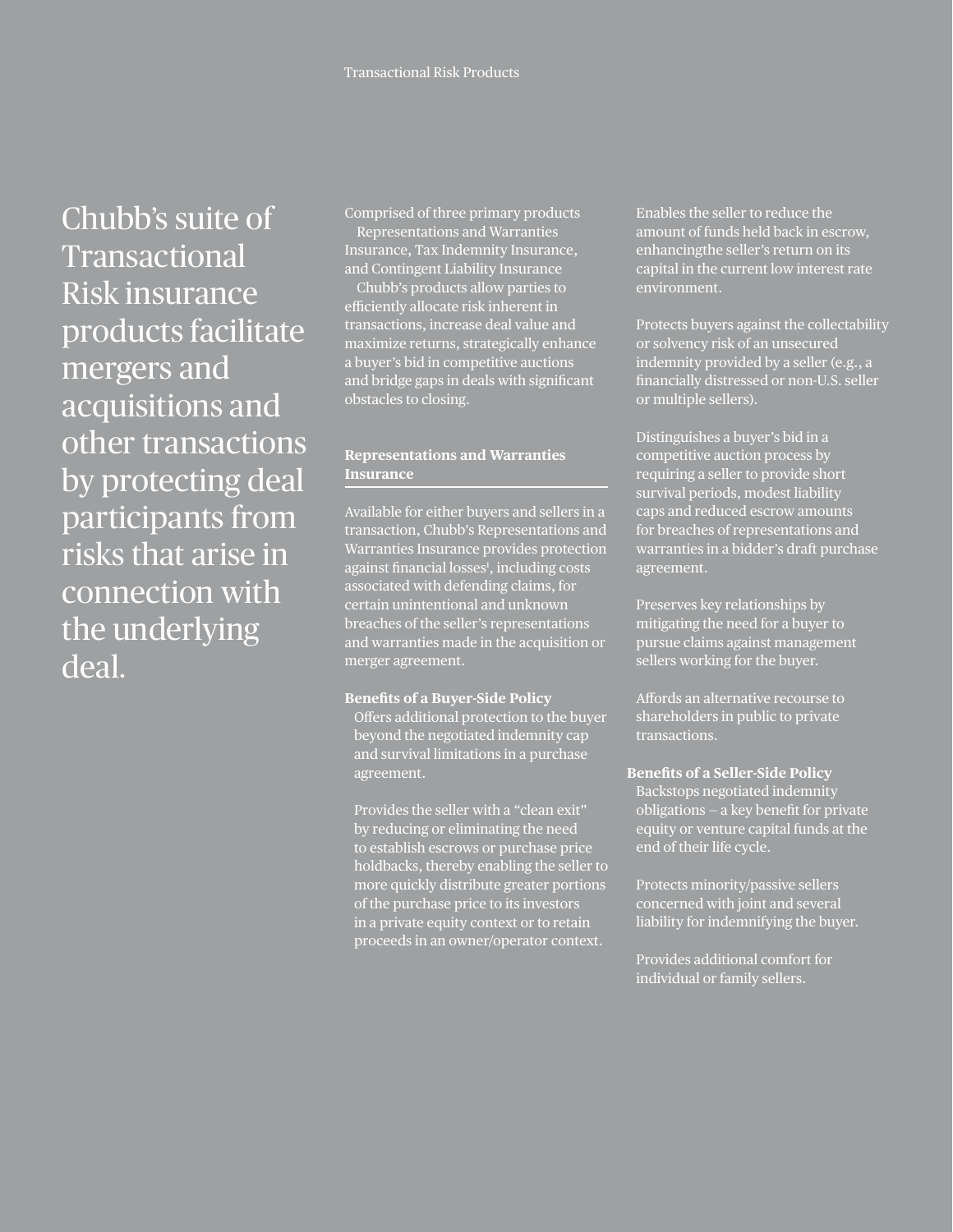### **Tax Indemnity Insurance2**

Chubb's Tax Indemnity Insurance enables taxpayers to reduce or eliminate a known contingent tax exposure resulting from the tax treatment of a past transaction, investment or other legitimate business activity.

#### **Benefts**

- Facilitates smoother deal negotiations during an M&A transaction, as the parties do not need to agree on the allocation of known potential preclosing tax liabilities.
- Defnes, quantifes and caps the fnancial exposure for particular tax risks whether in the transactional context or within a taxpayer's operational framework.
- Avoids the need for seller indemnities and/or escrows for known historic tax exposures, thereby facilitating the seller's clean exit from specifc businesses.
- Ofers certainty where tax authorities refuse to provide advance rulings to taxpayers on certain identifed tax matters, or where an advance ruling will not be obtained in the timeframe necessary to close a transaction.

#### **Contingent Liability Insurance**

Chubb's Contingent Liability Insurance provides coverage within the context of the transaction. This difers from Chubb's Representations and Warranties coverage, which covers only unknown exposures.

Risks that might be eligible for coverage include potential:

- Litigation exposures
- Environmental exposures
- Intellectual property infringement claims
- Employment matters and disputes
- Exposures relating to accounting methods adopted in the past

#### **Benefts**

The allocation of liabilities for identifed contingent risks is typically heavily negotiated between parties. These exposures are often the subject of purchase price negotiations, specifc indemnities and/or escrow arrangements. Chubb's Contingent Liability Insurance may eliminate or efectively mitigate the parties' exposures to these risks enabling the transaction to close more quickly, without either party assuming undue risks or limiting or impairing the sales proceeds from the transaction.